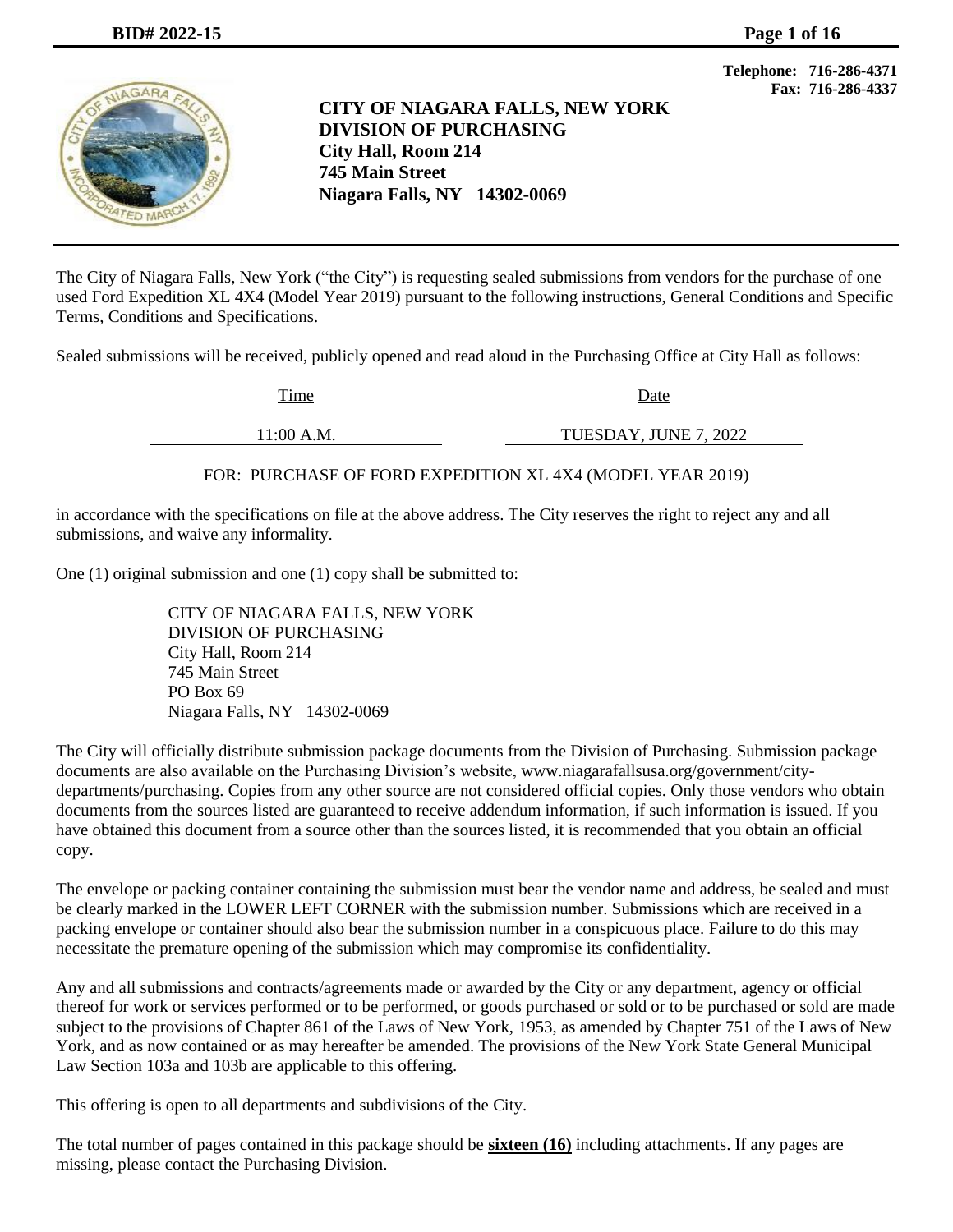# **General Conditions (Page 1 of 4)**

- 1. It is highly recommended that vendors completely read this entire document to become acquainted with the terms and conditions of this document and its requirements. No relief will be allowed from conditions herein unless a vendor takes written exception to that condition in its submission.
- 2. The City reserves the right to accept any submission hereunder by items, or as a whole, or to reject any or all items or to waive any informalities in a submission. In case of error in the extension of prices in a submission, the unit price will govern.
- 3. No submission will be accepted unless it is accompanied by a bid bond or a certified check (the "submission deposit") IF REQUIRED. See the "Specific Terms, Conditions and Specifications" section of this document.

If a certified check is submitted, said certified check shall be duly certified by an incorporated bank or trust company. The amount thereof shall become the property of the City as liquidated damages if the vendor whose submission is accepted shall fail to enter into a contract/agreement with the City or shall fail to give the security for the performance of the contract/agreement as required upon notice to it as set forth herein.

The aforementioned submission deposit from each vendor except the successful vendor(s) shall be returned within sixty (60) calendar days of the opening of the submissions. The remaining submission deposit(s) shall be returned after the City has awarded the contract/agreement.

- 4. Vendors must use this form or a submission may be considered void. All submissions must be printed in ink, typewritten or computer generated. Any additional information a vendor desires to add to its submission shall be neatly handwritten, typed or computer generated on separate sheets of paper, as necessary. SUBMISSIONS MUST BE SIGNED IN BLUE OR BLACK INK.
- 5. Submissions which are received after the time designated, whether mailed or otherwise submitted, shall not be opened nor otherwise considered. Facsimile and/or electronically mailed submissions are not acceptable and will be rejected.
- 6. No vendor may withdraw any submission within forty-five (45) days after the opening thereof. All prices set forth therein shall be held firm during the above time period, and for any additional time period specified in the Specific Conditions.
- 7. No submissions will be accepted from, nor any contract/agreement awarded to, any person or entity who is in arrears in taxes or otherwise indebted to the City or who has defaulted as surety or otherwise upon a contract or obligation to the City.
- 8. No interpretation of the meaning of the specifications or other documents will be made to any vendor orally. Every request for such interpretation should be in writing, addressed to the City of Niagara Falls, New York Purchasing Division, 745 Main Street, Room 214, Niagara Falls, New York 14301, and to be given any consideration, must be received seven (7) days prior to the date fixed for the opening on submissions. Any and all such interpretations and supplemental instructions will be in the form of written addenda to the specifications, which, if issued, will be mailed by certified mail, return receipt requested, to all prospective vendors (at the respective addresses furnished for such proposals), not later than three (3) days prior to the date fixed for the opening of submissions. Failure of any vendor to receive addendum or interpretation shall not relieve such vendor from any obligation under his submission as submitted. All addenda so issued shall become part of the specifications for this offering. No verbal statement made by a City employee, or anyone else, is binding, nor shall such statement(s) be considered a part of this offering.
- 9. Vendors must clearly state any contingency upon which a submission is made, if any.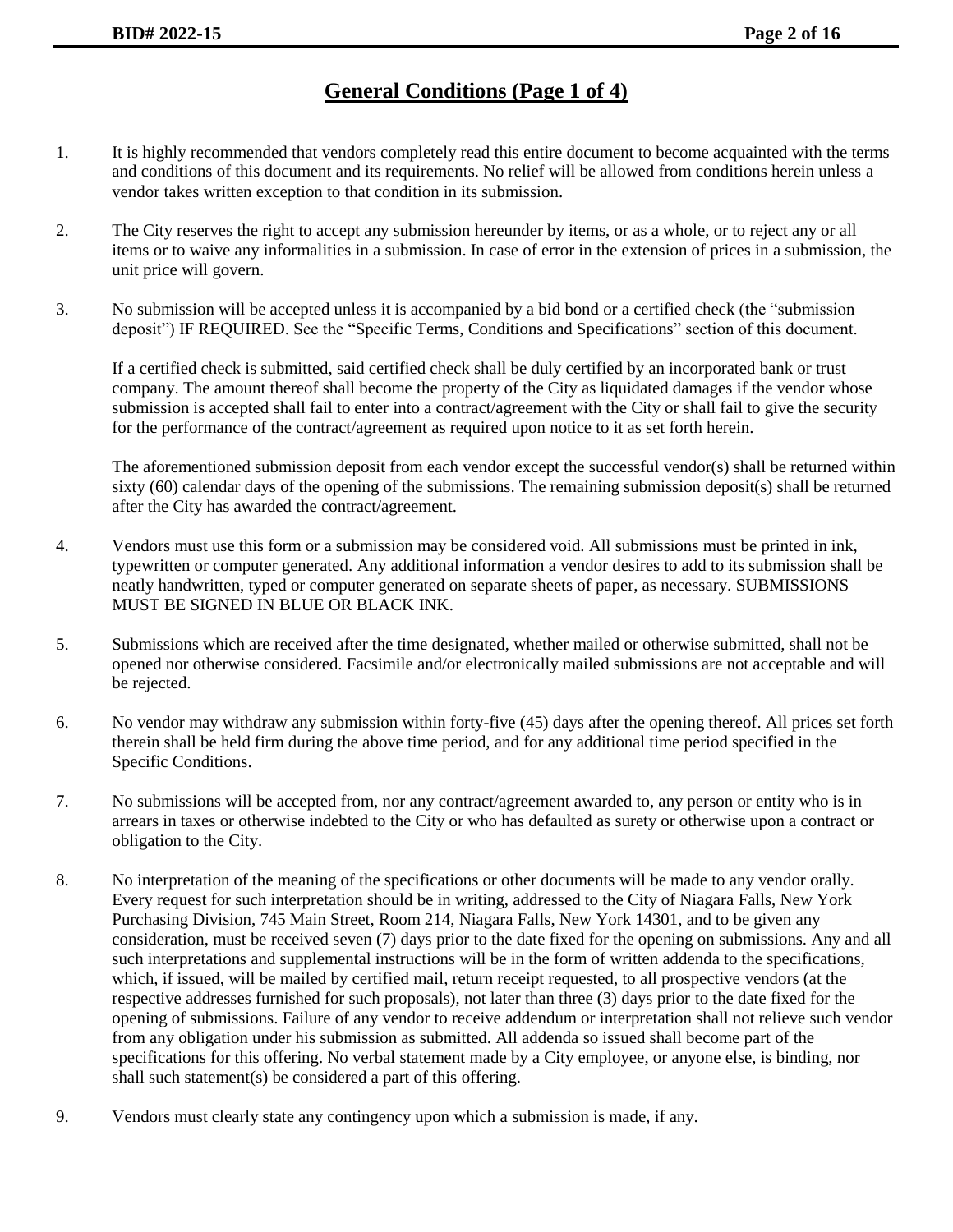# **General Conditions (Page 2 of 4)**

- 10. Failure to supply any requested information, or to submit prices for all items may cause a submission to be considered informal or result in a vendor being declared non-responsible.
- 11. Failure to complete and sign the "Vendor's Certification & Assignment of Claim" may result in the submission being rejected.
- 12. Failure to complete, sign and have notarized the "Affidavit of Non-Collusive Submission Certification" may result in the submission being rejected.
- 13. Failure to complete, sign and have notarized the "Certification of Compliance with the Iran Divestment Act" may result in the submission being rejected.
- 14. If a vendor is not making a submission, it is important that the vendor answer this offering by completing and mailing back the "Non-Submission Certificate" in this package. Failure to respond to two successive offerings may result in a vendor being removed from the mailing list.
- 15. The City may make such investigations as deemed necessary to determine the responsibility of any vendor to perform work and/or furnish goods and services, and any vendor shall furnish to the City all information, samples and data required by the City, including financial data, within the time, in the form, and in the manner required by the City. The City reserves the right to reject any submission if the evidence submitted by or investigation of any such vendor fails to satisfy the City that any such vendor is responsible, or is able or qualified to carry out the obligations of the vendor as contemplated herein. Additionally, if a business entity, the vendor must be authorized to do business in the State of New York.
- 16. Provision of any required performance bond is the responsibility of the vendor. The successful vendor shall, within ten (10) business days after the date of notification of award, furnish the City with a performance bond in a sum equal to the amount set forth herein. In the event a vendor fails to furnish the performance bond within the specified time period, then the submission deposit of the vendor shall be retained by the City as liquidated damages and not as a penalty. IT IS BEING NOW AGREED that said sum is a fair estimate of the amount of damages that the City will sustain due to the vendor's failure to furnish said bond. See the "Special Conditions" section of this document.
- 17. Prices are to be submitted: NET, F.O.B. Destination to all Niagara Falls Departments/Agencies, Political Subdivisions and other Niagara Falls municipalities authorized by law, including inside delivery. No unit price change will be permitted during the contract/agreement period. Prices include all transportation charges delivered inside. "Tailgate Delivery" not accepted except where specified. Cash discounts, if any, are to be clearly stated.
- 18. All submissions are subject to delivery as stated herein and must state when delivery can be made.
- 19. All postage, freight, express, cartage or other transportation charges shall be prepaid by vendor.
- 20. The City will not pay any type of fuel surcharge on any item or contract/agreement unless specifically indicated as such by the City in the general or specific conditions. Any fuel charges added which were not authorized in writing by the City will be deleted from any payments made to the vendor.
- 21. Submissions shall not include any Federal, State, or Local excise, sales, transportation, or other tax unless the Federal or State Law specifically levies such tax on the purchases made by a political subdivision. Exemption certificates will be furnished by the Purchasing Division when required.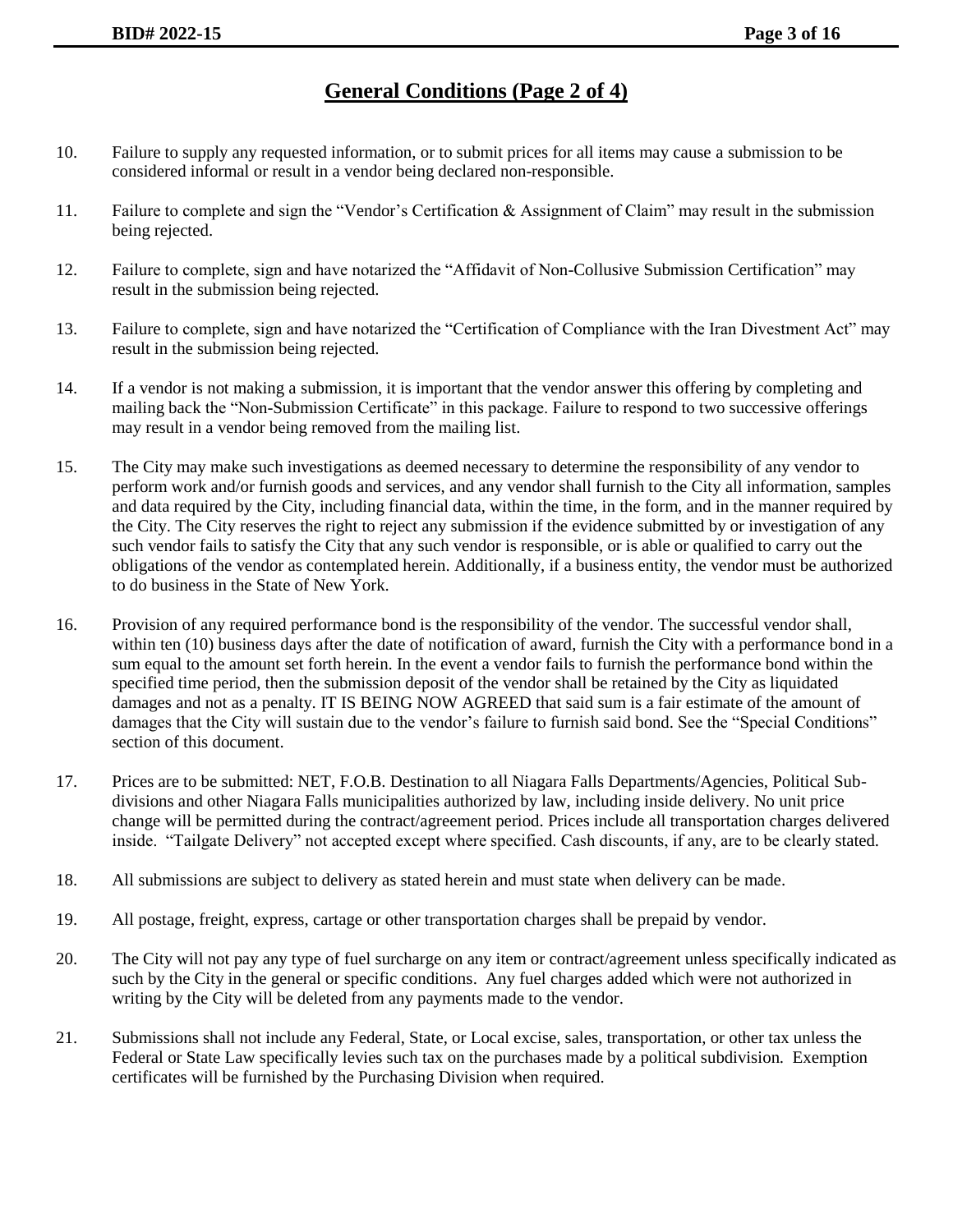# **General Conditions (Page 3 of 4)**

- 22. In case of default in delivery performance in furnishing items awarded to a vendor, the City may procure the materials and/or services from other sources and hold the vendor responsible for any excess cost occasioned thereby. However, the vendor shall not be charged for any excess cost occasioned by the City by the purchase of materials and/or services in the open market or under other contracts when the delay of the vendor is due to unforeseen causes beyond the control and without the fault or negligence of the vendor.
- 23. In the event any item or items in this offering are made available to the City on a New York State Government contract or bid/quote from another municipality at a unit price lower than the price upon which award is made hereunder, the City reserves the right to purchase at the lower price under such contract or bid/quote, notwithstanding the award herein, after offering the awarded vendor the opportunity to meet or better the item price therein.
- 24. The use of a manufacturer or of any particular name, trademark or brand, in describing an item does not restrict vendors to that manufacturer or specific article; but the article on which submissions are made must be of such character or quality that it would serve the purpose for which it is to be used equally as well as that specified. Submissions will only be accepted in accordance with specifications on file or approved equal. In the event a submission is made on alternative or substitute article(s), the vendor must so state and give complete descriptions of the article(s) so offered which explain the differences between the specification and the offering (size, gauge, weight, etc.).

Where a brand name or catalog reference is included in the specifications, it shall be interpreted to mean that proprietary product or equal approved. If item submitted is not the particular brand name product, the vendor shall state in its submission what it is submitting as equal or as alternate item(s). Catalog cuts and descriptive literature shall accompany the submission. In all cases, final judgment as to whether or not an item meets the specifications rests with the City. Alternative proposals for materials and/or equipment to serve the purpose intended will be considered.

- 25. All items are to be submitted on an "as equal" basis.
- 26. Quantities listed are on a more or less basis of what the City anticipates unless specified otherwise herein.
- 27. Samples of items, when required by the City, must be furnished free of expense at the time specified and will, upon request, be returned at the vendor's expense, if not destroyed by tests.
- 28. All materials furnished are to be guaranteed free from defects and anything found defective or contrary to order no matter in what stage of completion may be rejected and shall be made good by the vendor at its own expense.
- 29. Workmanship shall be first class in every respect without exception and shall be equal to the best modern practices.
- 30. Certain labor tasks/services require the payment of prevailing wage in accordance with state law. If this offering includes such labor tasks/services, the requirements of same shall be set forth in the section entitled "PREVAILING RATE SCHEDULE" herein. Certified payroll reports will be required before payments are made.
- 31. If installation is required, the vendor shall clean up and remove all debris and rubbish resulting from the work and leave the premises broom clean.
- 32. The City reserves the right to terminate this contract/agreement at any time for any reason in whole or in part upon thirty (30) days written notice to the successful vendor. The City also reserves the right to cancel the contract/agreement upon ten (10) days written notice for non-performance. The contract/agreement may also be cancelled or amended by the City if the City encounters continuing or irresolvable problems with the selected vendor(s) concerning quality of products, service levels, pricing discrepancies or delivery problems.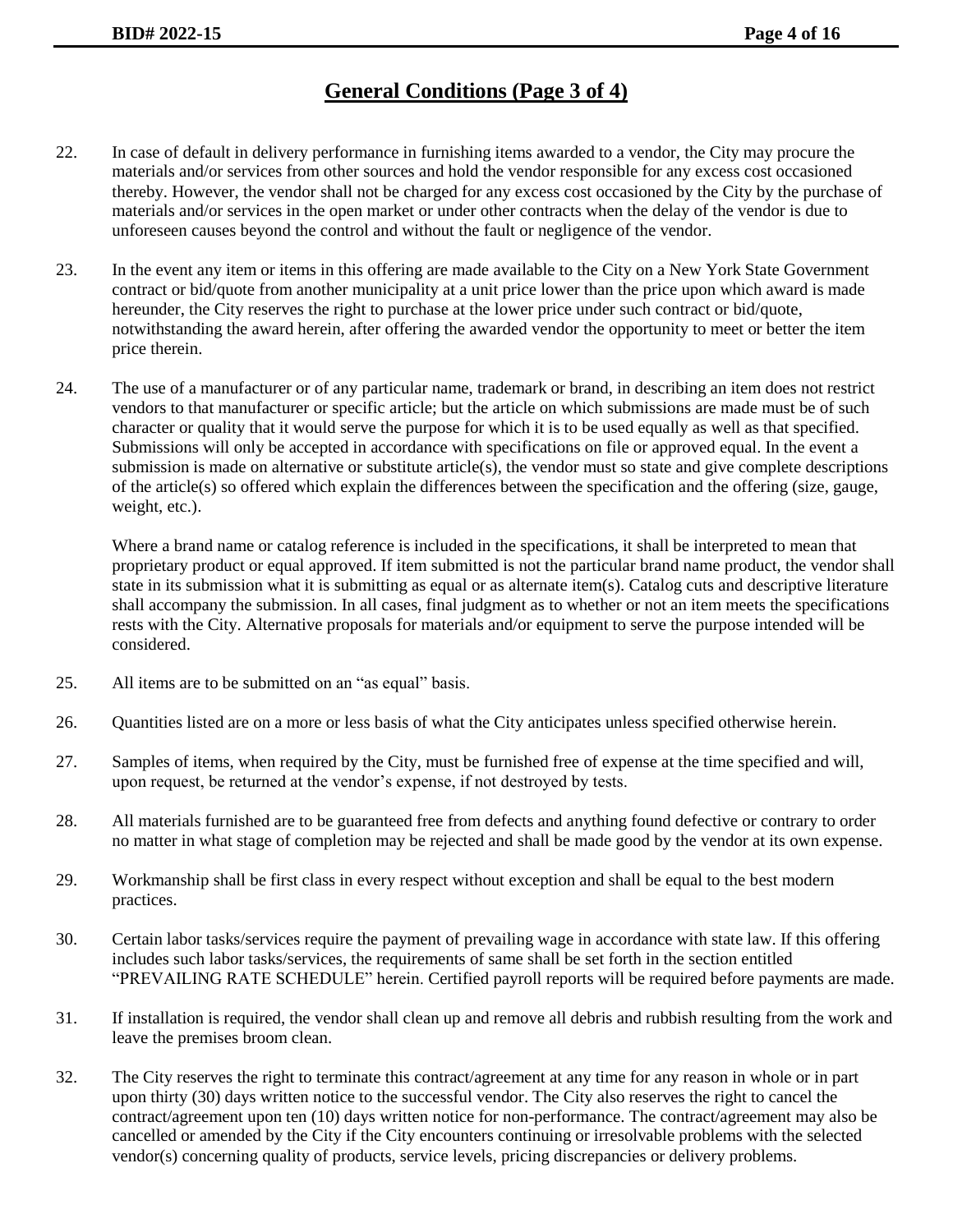## **General Conditions (Page 4 of 4)**

- 33. No contract/agreement shall be assigned or any part of the same sub-contracted without the written consent of the City, but in no case shall such consent relieve the vendor of its obligations, or change the terms of the contract/ agreement.
- 34. The vendor shall not assign, transfer or convey the contract/agreement or any right, title or interest therein without previous consent, in writing, from the City.
- 35. The vendor shall, at all times, observe and comply with all Federal, New York State, Niagara County and City of Niagara Falls laws, ordinances and regulations, which may in any manner affect the preparation of proposals or the performance of the contract/agreement.
- 36. Upon award of this offering, successful vendors shall forward a completed W-9 form to the purchasing Division no later than ten (10) days following the notification of award. Vendors already doing business with the City shall only be required to forward this form if it differs from the one currently on file with the City.
- 37. As part of this offering and subsequent award, the City shall not complete any credit application or related forms, and shall not be required to agree to any payment terms aside from those set forth herein. If a vendor requires additional payment terms and/or a completed credit application, this must be clearly stated in writing at the time the vendor submits its bid/quotation/proposal.
- 38. If a vendor attempts to impose additional payment terms and/or attempts to require a completed credit application from City following the opening of the bids/quotations/proposals, this shall be grounds for either rejection of the vendor's submission and/or rescission of an award to said vendor.
- 39. If you have any questions about this document other than those which are required to be submitted in writing, please contact Purchasing Agent Leeann Huey at (716) 286-4372.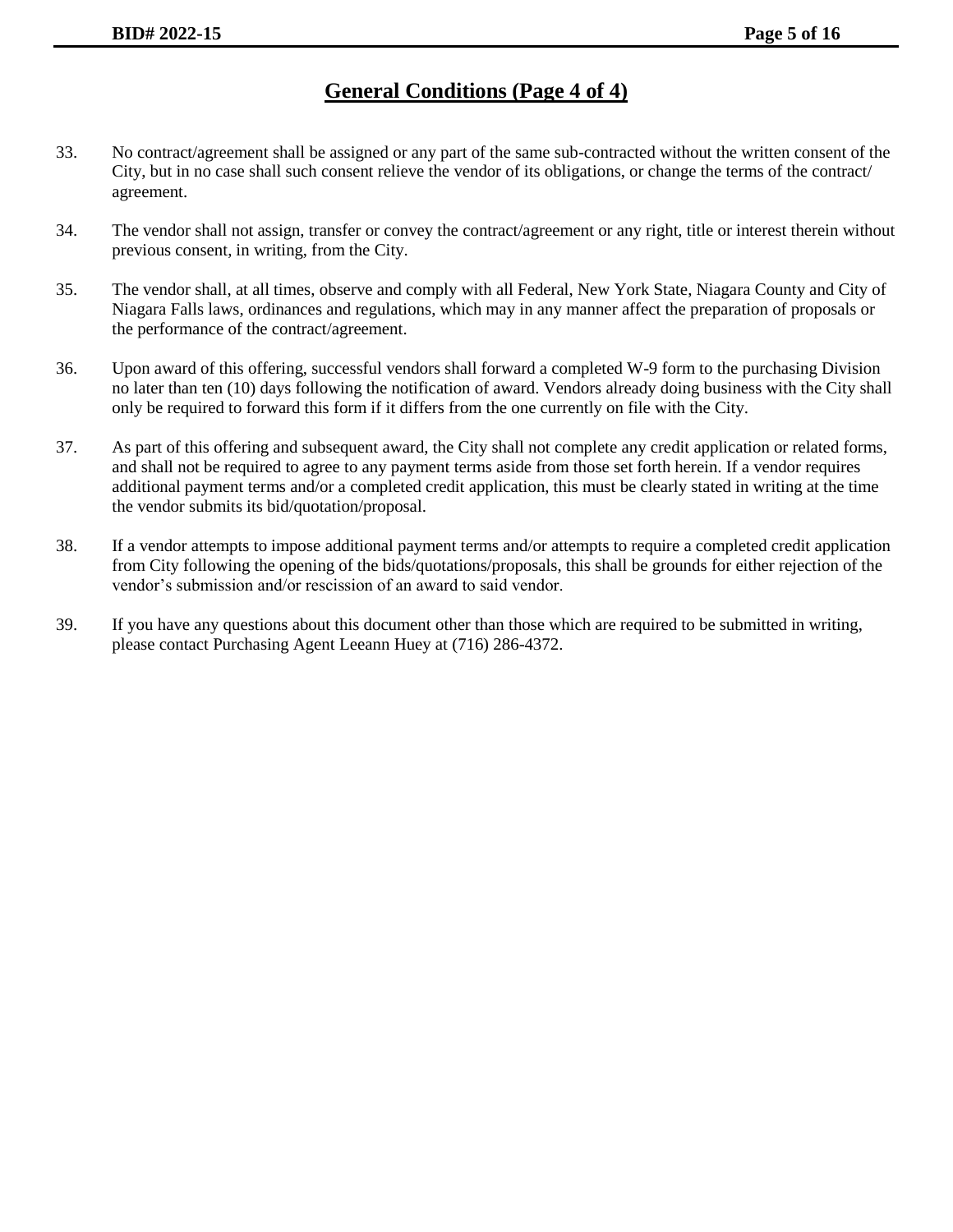#### **Specific Terms, Conditions and Specifications (Page 1 of 3)**

- 1. Bid**s** will be received by the Purchasing Division of the City of Niagara Falls, New York ("the City") at City Hall, 745 Main Street, Niagara Falls, New York 14301, Room 214 for the purchase of one (1) 2019 Ford Expedition XL 4X4 as described herein.
- 2. No bid bond or certified check will be required for this offering.
- 3. No performance bond will be required for this offering.
- 4. Upon award of this offering, the successful vendor must submit certificate(s) of insurance to the City which meet all of the requirements set forth in the attached "Instructions for City of Niagara Falls Standard Insurance Certificate." Said certificate(s) of insurance must be received by the Purchasing Division no later than ten (10) business days following the date of notification of award. Failure to do so may result in the award being negated.
- 5. Following the opening of the valid submissions, the City will conduct its due diligence. Once the due diligence investigation is completed, the City shall either reject all bids or the lowest responsible bid will be submitted to the City Council for possible award via majority vote.
- 6. Vendors shall quote a price on the "Price Sheet" below. Said price shall be inclusive of any and all costs, fees, delivery fees and any other charges for one (1) used 2019 Ford Expedition XL 4X4 with Police Upfit that meets the specifications set forth in the sections below entitled "Vehicle/Chassis Specifications."
- 7. Deviations from the specifications will only be considered if, in the sole opinion of the City, the deviation is a performance equal to that which is specified. The City reserves the right to refuse any deviation in its sole discretion. All exceptions and deviations shall be listed and explained on a separate page entitled "Exceptions to Specifications" and shall reference the item number of the specifications being deviated from.
- 8. Delivery shall be made within thirty (30) days following receipt of a purchase order from the City. Delivery shall be made to the City of Niagara Falls Police Department, 1925 Main Street, Niagara Falls, New York 14305 and shall be at no additional cost to the City.
- 9. Vendors shall include with their bid submission all warranty information with respect to the vehicle, and the successful vendor shall be responsible for providing one complete operator, service and parts manual which shall fully and clearly cover all components of the vehicle, including engine, systems, attachments and diagrams, at no cost to the City.
- 10. For questions regarding the vehicle specifications, please contact Michael Lee at 716-286-4533. For questions other than those related to the vehicle specifications, please contact Leeann Huey at 716-286-4372.

#### **Vehicle/Chassis Specifications**

- 11. MAKE: FORD
- 12. MODEL: EXPEDITION XL
- 13. MODEL YEAR: 2019
- 14. DRIVE TYPE: 4x4
- 15. EXTERIOR COLOR: WHITE
- 16. FRONT SEATS: BUCKET/8-WAY POWER SEAT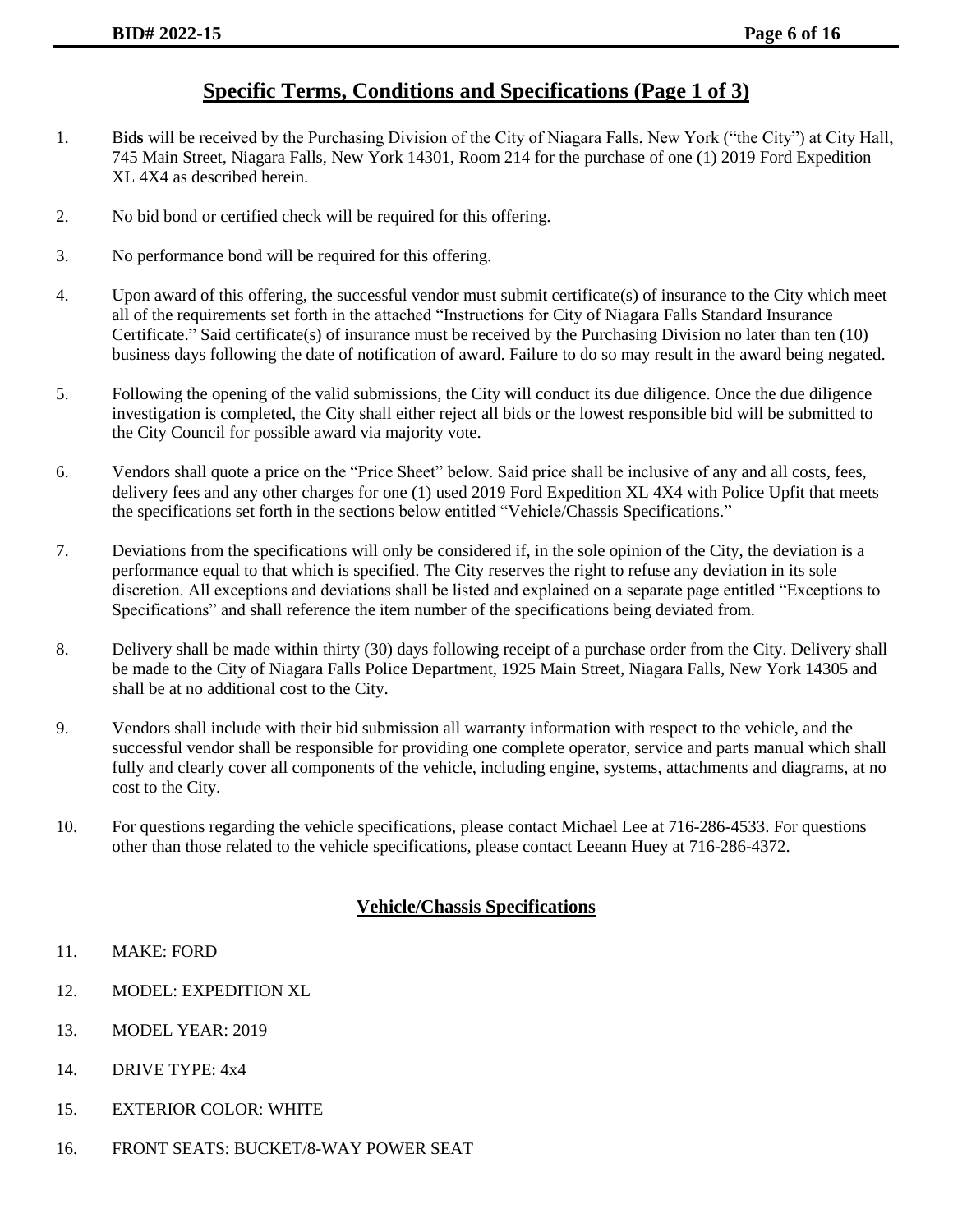#### **Specific Terms, Conditions and Specifications (Page 2 of 3)**

#### **Vehicle/Chassis Specifications (Continued)**

- 17. REAR SEATS: SPLIT BENCH
- 18. SPLIT FOLDING REAR SEAT
- 19. ENGINE: 3.5L V-6 CYL
- 20. TRANSMISSION: 10 SPEED AUTOMATIC
- 21. FUEL: UNLEADED GASOLINE
- 22. FOUR WHEEL INDEPENDENT SUSPENSION
- 23. FRONT ANTI-ROLL BAR
- 24. REAR ANTI-ROLL BAR
- 25. POWER STEERING
- 26. SPEED SENSING STEERING
- 27. TIRES: ALL TERRAIN
- 28. ADDITIONAL CHASSIS SPECIFICATIONS: 122.5" INCH WHEEL BASE
- 29. 18" ALLOY WHEELS
- 30. EMERGENCY COMMUNICATIONS SYSTEM: SYNC 3 911 ASSIST
- 31. BLUETOOTH CONNECTIVITY
- 32. TOUCH SCREEN DISPLAY
- 33. USB/AUXILLARY INPUTS
- 34. STEERING WHEEL MOUNTED AUDIO CONTROLS
- 35. AIR CONDITIONING
- 36. POWER WINDOWS
- 37. TELESCOPING STEERING WHEEL
- 38. TILT STEERING WHEEL
- 39. SPEED CONTROL
- 40. CARGO: LIFTGATE
- 41. HEATED DOOR MIRRORS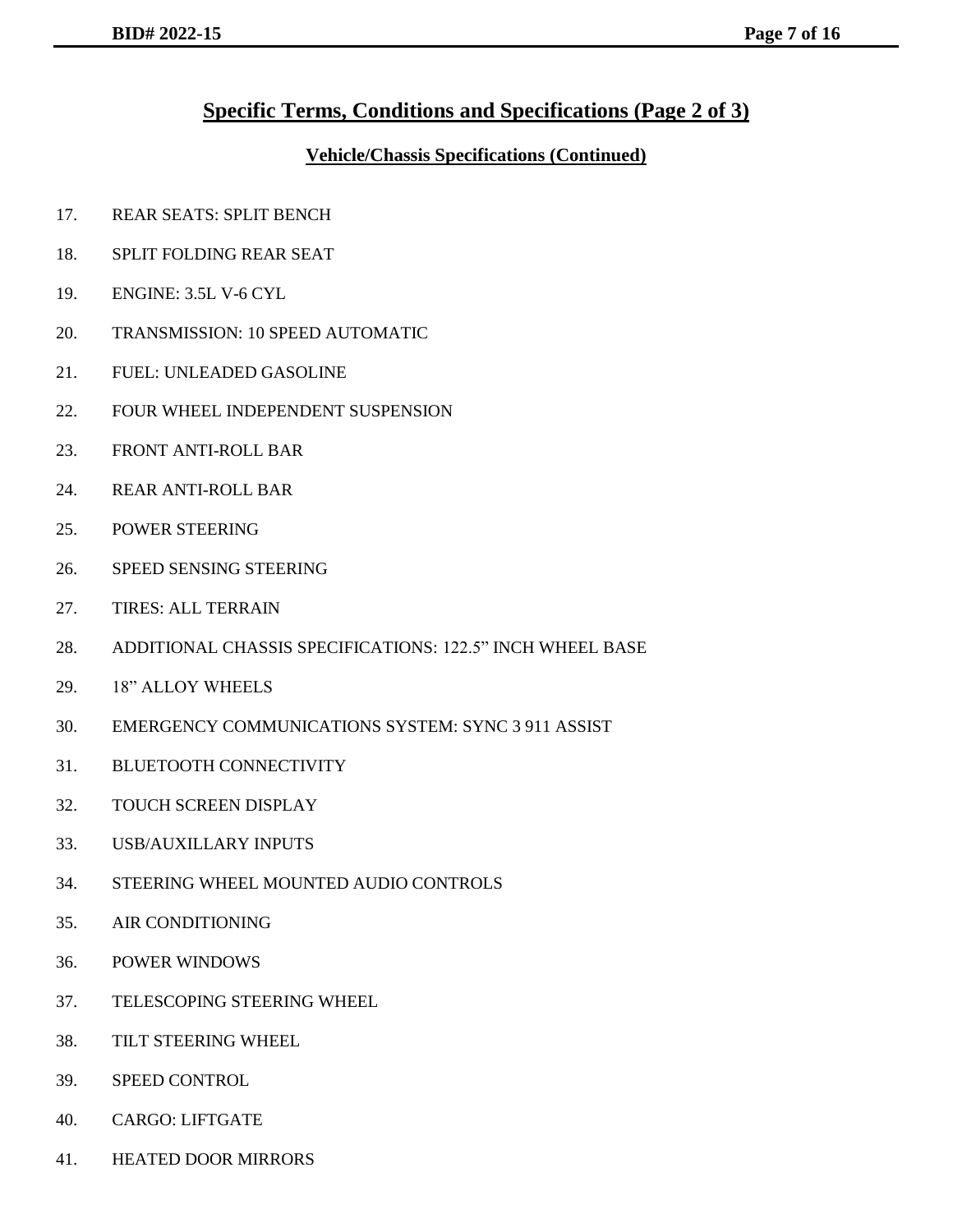### **Specific Terms, Conditions and Specifications (Page 3 of 3)**

#### **Vehicle/Chassis Specifications (Continued)**

- 42. POWER DOOR MIRRORS
- 43. TRAILER HITCH RECEIVER
- 44. TRAILER SWAY CONTROL
- 45. BACK UP CAMERA
- 46. REAR WINDOW DEFROSTER
- 47. REAR WINDOW WIPER
- 48. SPEED SENSITIVE WIPERS
- 49. VARIABLY INTERMITTENT WIPERS
- 50. 4 WHEEL DISC BRAKES
- 51. ABS BRAKES
- 52. BRAKE ASSIST
- 53. AIRBAGS
- 54. ELECTRONIC STABILITY
- 55. PERIMETER/APPROACH LIGHTS
- 56. FRONT FOG LIGHTS
- 57. FULLY AUTOMATIC HEADLIGHTS
- 58. SECURITY SYSTEM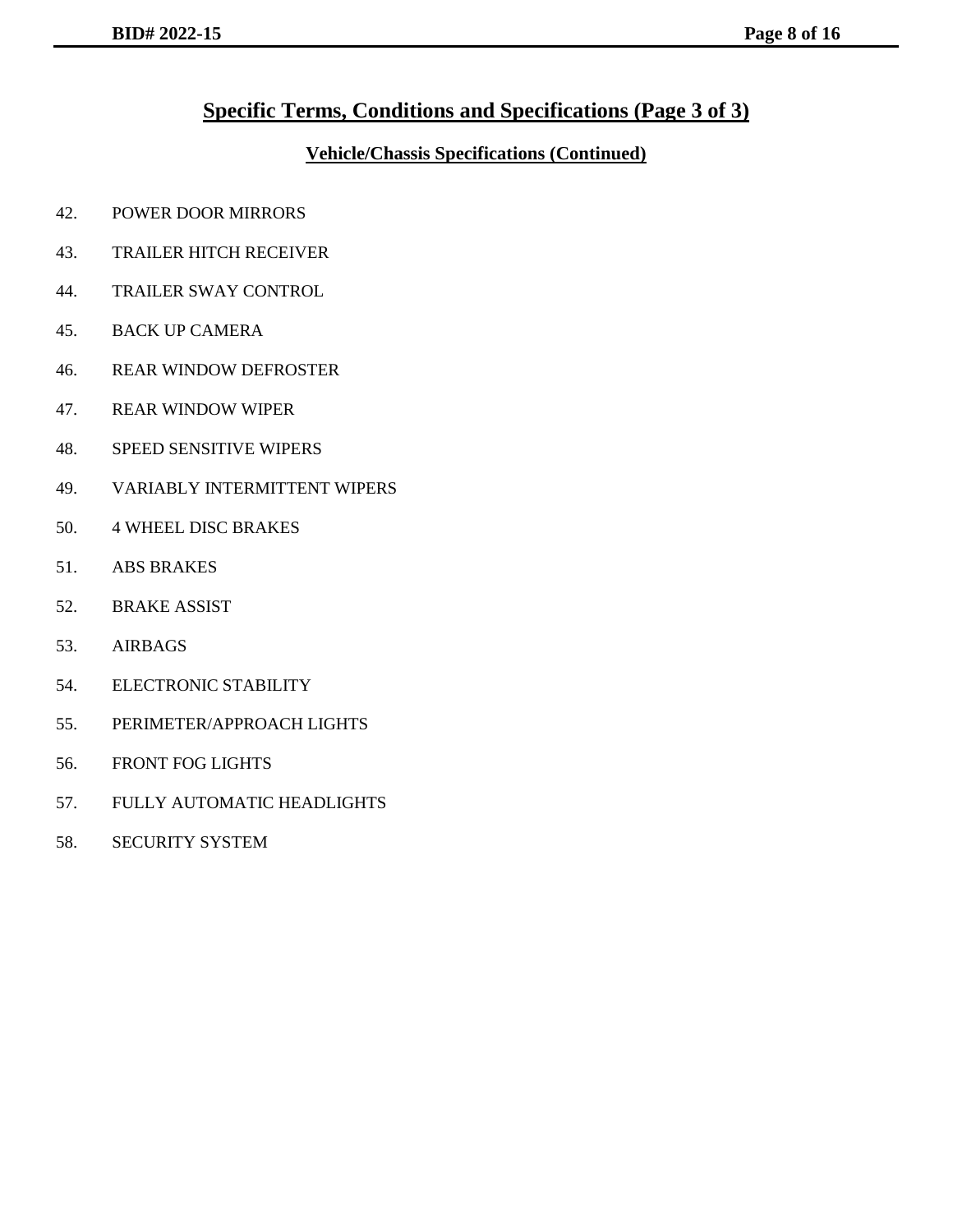## **Prevailing Wage Rate Schedule**

The successful vendors shall meet the requirements of this section as required by state law. If this section does not include information with respect to a location, project type, PRC# or effective dates, it has been determined that there are no prevailing wage requirements for this offering.

The successful vendor shall pay not less than the prevailing wage rate established by the New York State Department of Labor. The Wage Rate Schedule, as prepared by the Department of Labor, hereby becomes part of the contract/agreement.

Prevailing Wage Rate Schedule Location: XXXXX Project Type: XXXXX PRC#: XXXXX Effective Dates: XXXXX

A unique Prevailing Wage Case Number (PRC#) has been assigned to the schedule for this project.

The current schedule(s) of the prevailing rates and prevailing hourly supplements for the project referenced above may be accessed at the New York State Department of Labor website (www.labor.state.ny.us). Updated PDF copies of the schedule can be accessed by entering the assigned PRC# at the proper location on the website. Rates can also be obtained by contacting the Department of Labor at 585-258-4505.

If you do not have internet access, you may contact the City's Purchasing Division at 716-286-4371 to request a copy of the prevailing rate schedule for this project.

**The successful vendor will present a certified payroll report at the time of each billing to the City for work performed for this project, or no payment will be made until such report is received.**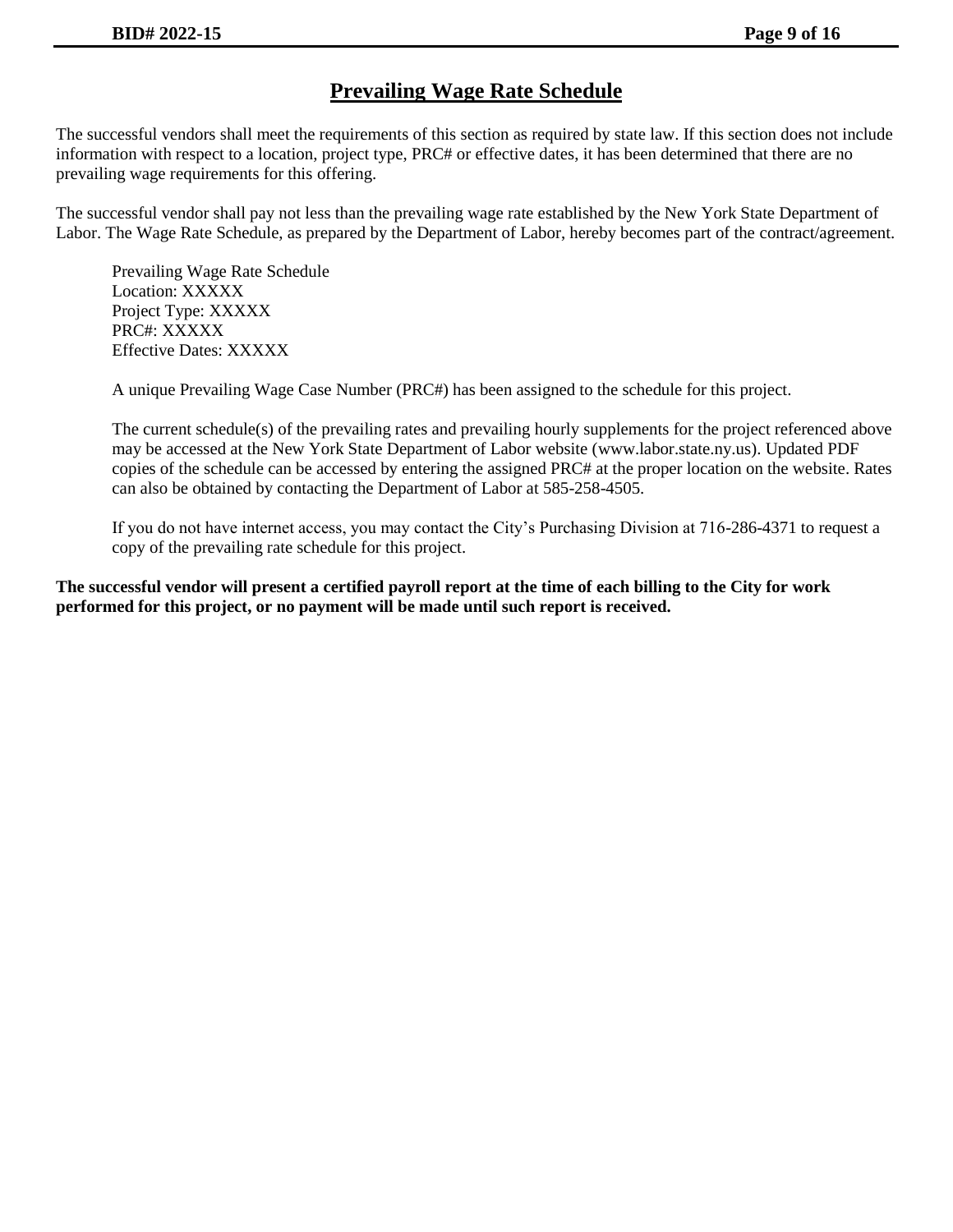# **Price Sheet**

VENDOR'S NAME: \_\_\_\_\_\_\_\_\_\_\_\_\_\_\_\_\_\_\_\_\_\_\_\_\_\_\_\_\_\_\_\_\_\_\_\_\_\_\_\_\_\_\_\_\_\_\_\_\_\_\_\_\_\_\_\_\_\_\_\_\_\_\_\_\_\_\_\_\_\_\_

BID PRICE FOR ONE (1) 2019 FORD EXPEDITION XL 4X4, per the attached specifications:

\_\_\_\_\_\_\_\_\_\_\_\_\_\_\_\_\_\_\_\_\_\_\_\_\_\_\_\_\_\_\_\_\_\_\_\_\_\_\_\_\_\_\_\_\_\_\_\_\_\_\_\_\_\_\_\_\_\_\_\_\_\_\_\_\_\_\_\_\_\_\_\_\_\_\_\_\_

\_\_\_\_\_\_\_\_\_\_\_\_\_\_\_\_\_\_\_\_\_\_\_\_\_\_\_\_\_\_\_\_\_\_\_\_\_\_\_\_\_\_\_\_\_\_\_\_\_\_\_\_\_\_\_\_\_\_\_\_\_\_\_\_\_\_\_\_\_\_\_\_\_\_\_\_\_

ANTICIPATED DELIVERY DATE FOLLOWING RECEIPT OF PURCHASE ORDER: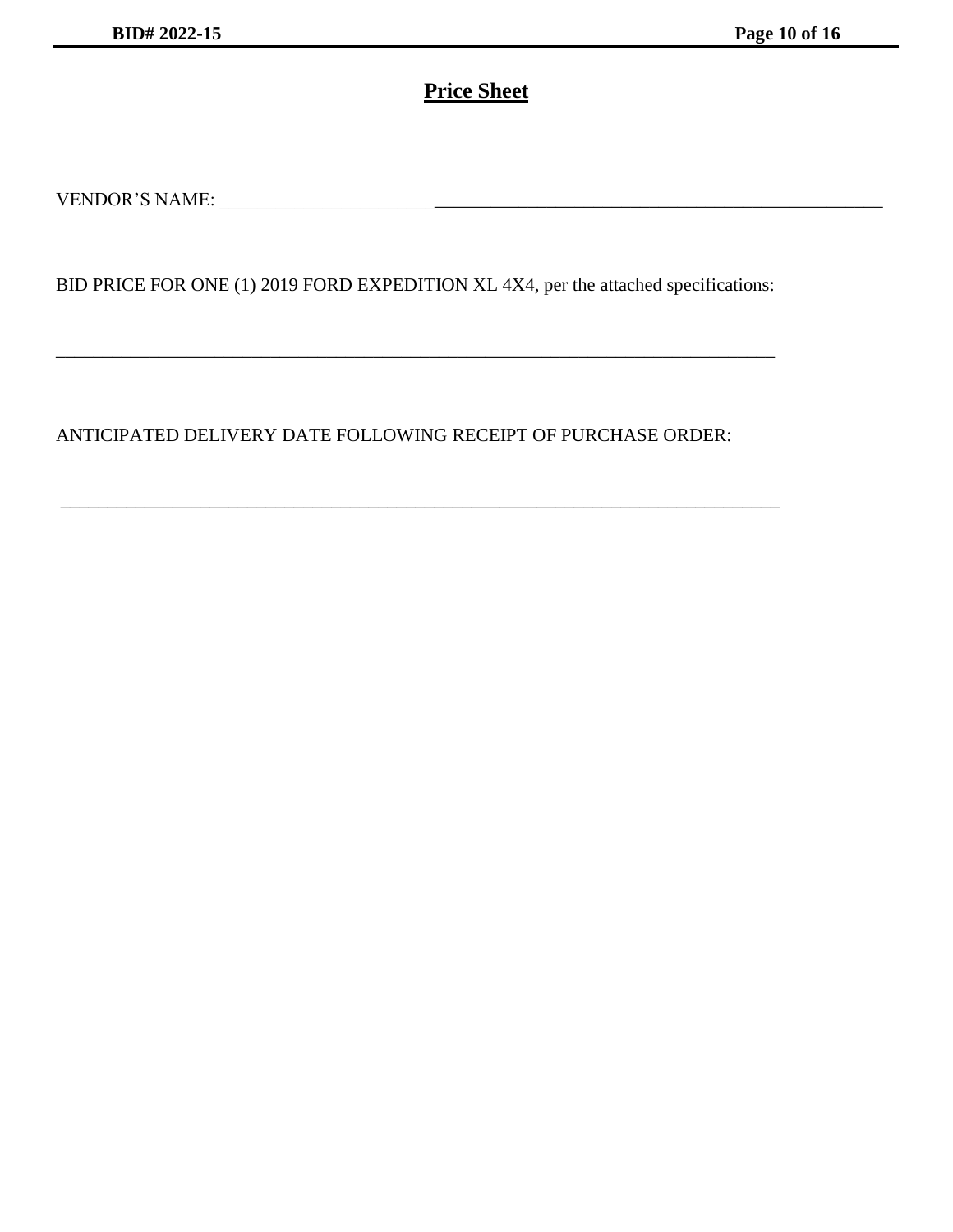### **VENDOR'S CERTIFICATION & ASSIGNMENT OF CLAIM**

#### THIS FORM MUST BE COMPLETED IN INK, BE TYPED OR BE COMPUTER GENERATED, BE CLEARLY LEGIBLE AND BE SIGNED AND DATED WITH EITHER BLUE OR BLACK INK. FAILURE TO DO THIS MAY RESULT IN REJECTION.

I/We, the undersigned, herewith propose and agree to furnish to the City any one or all of the items upon which we have submitted, for the prices indicated herein, in accordance with the instructions, General Conditions and Specific Terms, Conditions and Specifications and any other related formal documents.

The undersigned individual certifies to having read these Instructions, General Conditions, Specific Terms, Conditions and Specifications and any other related formal documents and offers to furnish the articles specified to the City in exact accordance with same at the prices herein stated.

Vendor hereby assigns to the City and the State of New York any and all of its claim(s) for overcharges associated with this contract/agreement which arise under the antitrust laws of the United States, 15 U.S.C. Section 1, et seq. and the antitrust laws of the State of New York, G.B.L. Section 340, et seq.

VENDOR NAME

ADDRESS

CITY, STATE, ZIP

\_\_\_\_\_\_\_\_\_\_\_\_\_\_\_\_\_\_\_\_\_\_\_\_\_\_\_\_\_\_\_\_\_\_\_\_\_\_\_\_ TELEPHONE NUMBER

EMAIL ADDRESS

\_\_\_\_\_\_\_\_\_\_\_\_\_\_\_\_\_\_\_\_\_\_\_\_\_\_\_\_\_\_\_\_\_\_\_\_\_\_\_\_\_ NAME & TITLE OF AUTHORIZED CONTACT

\_\_\_\_\_\_\_\_\_\_\_\_\_\_\_\_\_\_\_\_\_\_\_\_\_\_\_\_\_\_\_\_\_\_\_\_\_\_\_\_\_

\_\_\_\_\_\_\_\_\_\_\_\_\_\_\_\_\_\_\_\_\_\_\_\_\_\_\_\_\_\_\_\_\_\_\_\_\_\_\_\_\_

\_\_\_\_\_\_\_\_\_\_\_\_\_\_\_\_\_\_\_\_\_\_\_\_\_\_\_\_\_\_\_\_\_\_\_\_\_\_\_\_

\_\_\_\_\_\_\_\_\_\_\_\_\_\_\_\_\_\_\_\_\_\_\_\_\_\_\_\_\_\_\_\_\_\_\_\_\_\_\_\_

\_\_\_\_\_\_\_\_\_\_\_\_\_\_\_\_\_\_\_\_\_\_\_\_\_\_\_\_\_\_\_\_\_\_\_\_\_\_\_\_

\_\_\_\_\_\_\_\_\_\_\_\_\_\_\_\_\_\_\_\_\_\_\_\_\_\_\_\_\_\_\_\_\_\_\_\_\_\_\_\_

AUTHORIZED SIGNATURE

DATE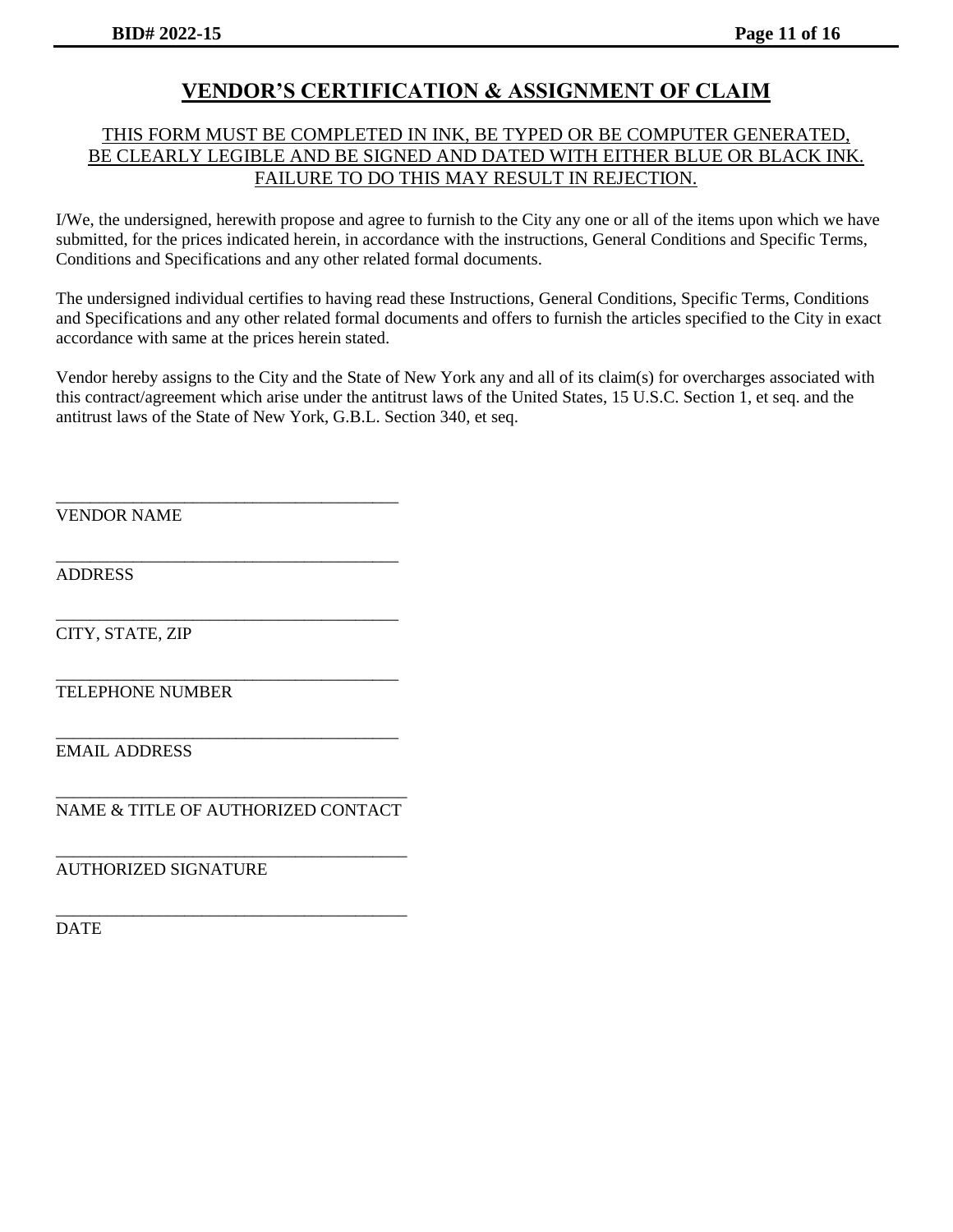## **AFFIDAVIT OF NON-COLLUSIVE SUBMISSION CERTIFICATION**

I hereby attest and certify that I am the person responsible within my firm for the final decision as to price(s) and amount of this submission, or, if not, that I have written authorization, enclosed herewith, from that person to make the statements set out below on his or her behalf and on behalf of my firm. I further attest and certify that:

- 1 The price(s) and amount(s) of this submission have been arrived at independently, without consultation, communication or agreement for the purpose of restricting competition with any other contractor, vendor, bidder, or potential bidder.
- 2. Neither the price(s) nor the amount(s) of this submission have been disclosed to any other vendor, firm or person who is submitting or potentially submitting on this project, and will not so be disclosed prior to submission opening.
- 3. No attempt has been made or will be made to solicit, cause or induce any vendor, firm or person to refrain from submitting on this project, or to submit a higher price than the submission of this firm, or any intentionally high or non-competitive submission or other form of complementary submission.
- 4. The submission of my firm is made in good faith and not pursuant to any agreement or discussion with, or inducement from, any vendor, firm or person to submit a complementary submission.
- 5. My firm has not offered or entered into a subcontract or agreement regarding the purchase of materials or services from any vendor, firm or person, or offered, promised or paid cash or anything of value to any vendor, firm or person, whether in connection with this or any other project in consideration for an agreement or promise by any vendor, firm or person to refrain from submitting or to submit a complementary submission on this project.
- 6. My firm has not accepted or been promised any subcontract or agreement regarding the sale of materials or services to any vendor, firm or person, and has not been promised or paid cash or anything of value by any vendor, firm or person, whether in connection with this or any other project, in consideration for my firm's submitting a complementary submission, or agreeing to do so, on this project.
- 7. I have made a diligent inquiry of all members, officers, employees and agents of my firm with responsibilities relating to the preparation, approval or submission of my firm's submission on this project and have been advised by each of them that he or she has not participated in any communication, consultation, discussion, agreement, collusion, act or other conduct inconsistent with any of the statements and representations made.

#### **SUBMISSION IS NOT ACCEPTABLE WITHOUT THE ABOVE AFFIDAVIT SIGNED AND CERTIFIED BY A NOTARY PUBLIC**

VENDOR NAME

\_\_\_\_\_\_\_\_\_\_\_\_\_\_\_\_\_\_\_\_\_\_\_\_\_\_\_\_\_\_\_\_\_

\_\_\_\_\_\_\_\_\_\_\_\_\_\_\_\_\_\_\_\_\_\_\_\_\_\_\_\_\_\_\_\_\_

\_\_\_\_\_\_\_\_\_\_\_\_\_\_\_\_\_\_\_\_\_\_\_\_\_\_\_\_\_\_\_\_\_

\_\_\_\_\_\_\_\_\_\_\_\_\_\_\_\_\_\_\_\_\_\_\_\_\_\_\_\_\_\_\_\_\_

\_\_\_\_\_\_\_\_\_\_\_\_\_\_\_\_\_\_\_\_\_\_\_\_\_\_\_\_\_\_\_\_\_

ADDRESS

CITY, STATE, ZIP

TELEPHONE NUMBER

NAME & TITLE

|                           | Sworn to before me this | $  -$<br>u |
|---------------------------|-------------------------|------------|
| ZED SIGNATHRE<br>AUTHORIZ | -                       |            |

\_\_\_\_\_\_\_\_\_\_\_\_\_\_\_\_\_\_\_\_\_\_\_\_\_

Notary Public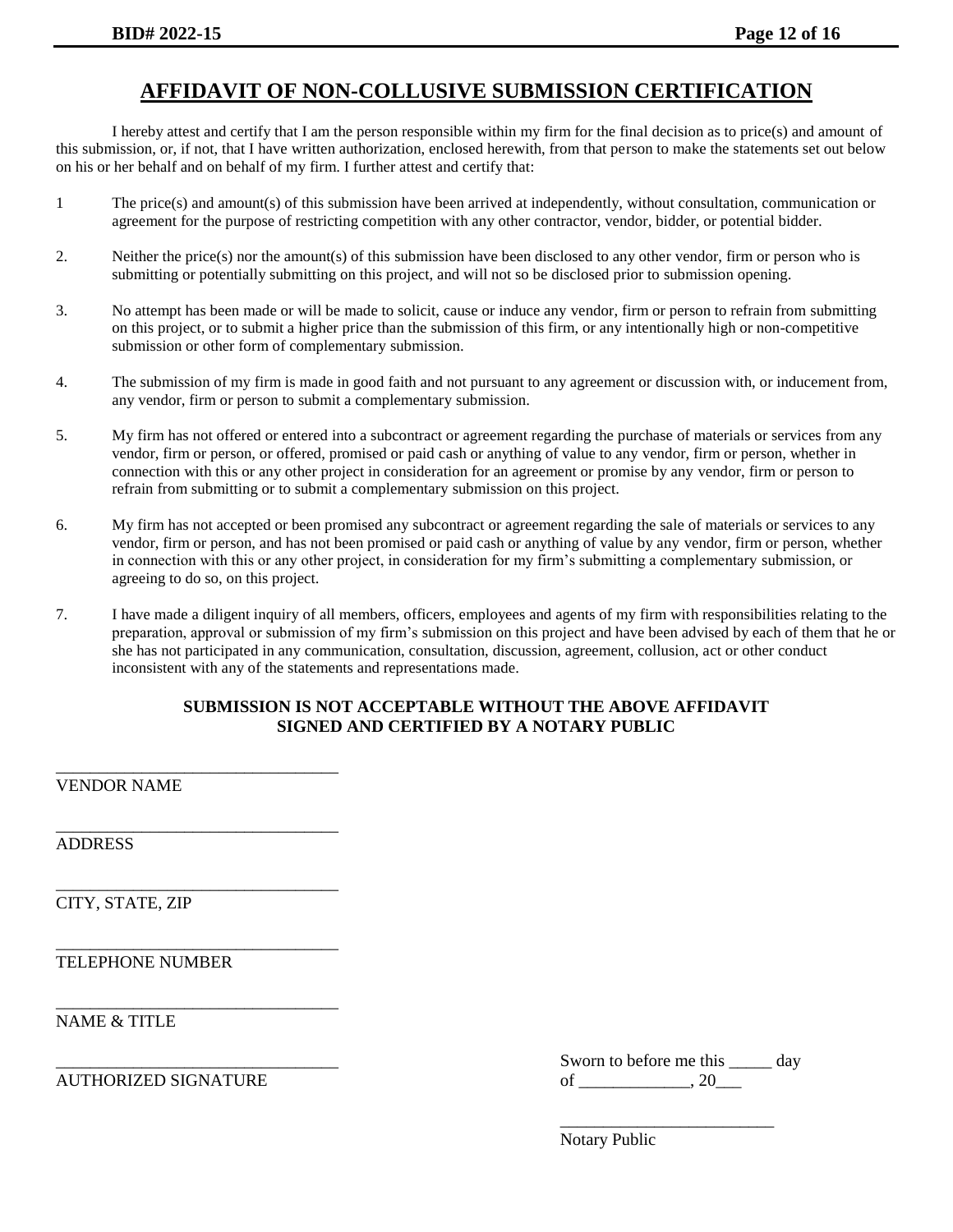### **CERTIFICATION OF COMPLIANCE WITH THE IRAN DIVESTMENT ACT**

As a result of the Iran Divestment Act of 2012 (the "Act"), Chapter 1 of the 2012 Laws of New York, a new provision has been added to State Finance Law (SFL) § 165-a and New York General Municipal Law § 103-g. both effective April 12, 2012. Under the Act, the Commissioner of the office of General Services (OGS) will be developing a list of "persons" who are engaged in "investment activities in Iran" (both are defined terms in the law) (the "Prohibited Entities List"). Pursuant to SFL § 165-a(3)(b), the initial list is expected to be issued no later than 120 days after the Act's effective date at which time it will be posted on the OGS website.

By making a submission in response to this offering or by assuming the responsibility of an contract/agreement hereunder, each Vendor/Bidder/Contractor, any person signing on behalf of any Vendor/Bidder/Contractor and any assignee or subcontractor and, in the case of a joint bid, each party thereto, certifies, under penalty of perjury, that once the Prohibited Entities List is posted on the OGS website that to the best of its knowledge and belief that each Vendor/Bidder/Contractor and any subcontractor or assignee is not identified on the Prohibited Entities List created pursuant to SFL § 165-a(3)(b).

Additionally, Vendor/Bidder/Contractor is advised that once the Prohibited Entities List is posted on the OGS Website, any Vendor/Bidder/Contractor seeking to renew or extend a Contract or assume the responsibility of a Contract awarded in response to this offering must certify at the time the Contract is renewed, extended or assigned that it is not included on the Prohibited Entities List.

During the term of the agreement or contract, should the City receive information that a Vendor/Bidder/Contractor is in violation of the above-referenced certification, the City will offer the person, vendor or entity an opportunity to respond. If the person, vendor or entity fails to demonstrate that he/she/it has ceased engagement in the investment which is in violation of the Act within 90 days after the determination of such violation, then the City shall take such action as may be appropriate including, but not limited to, imposing sanctions, seeking compliance, recovering damages or declaring the Vendor/Bidder/Contractor in default.

The City reserves the right to reject any bid or request for assignment for a Vendor/Bidder/Contractor that appears on the Prohibited Entities List prior to the award of a contract and to pursue a responsibility review with respect to any Vendor/Bidder/Contractor that is awarded a contract and subsequently appears on the Prohibited Entities List.

I, \_\_\_\_\_\_\_\_\_\_\_\_\_\_\_\_\_\_\_\_\_\_\_\_\_\_\_\_\_\_\_\_\_\_\_\_\_\_\_, being duly sworn, depose and say that I am the

\_\_\_\_\_\_\_\_\_\_\_\_\_\_\_\_\_\_\_\_\_\_\_\_\_\_\_\_\_\_\_\_\_\_\_\_\_\_\_\_\_\_\_\_\_\_\_ of \_\_\_\_\_\_\_\_\_\_\_\_\_\_\_\_\_\_\_\_\_\_\_\_\_\_\_\_\_\_\_\_\_\_\_\_\_\_\_\_\_,

the vendor making this submission and that neither Vendor/Bidder/Contractor nor any proposed subcontractor is identified on the Prohibited Entities List.

Authorized Signature

| Sworn to before me this | dav |
|-------------------------|-----|
| of                      |     |

\_\_\_\_\_\_\_\_\_\_\_\_\_\_\_\_\_\_\_\_\_\_\_\_\_

\_\_\_\_\_\_\_\_\_\_\_\_\_\_\_\_\_\_\_\_\_\_\_\_\_\_\_\_

Notary Public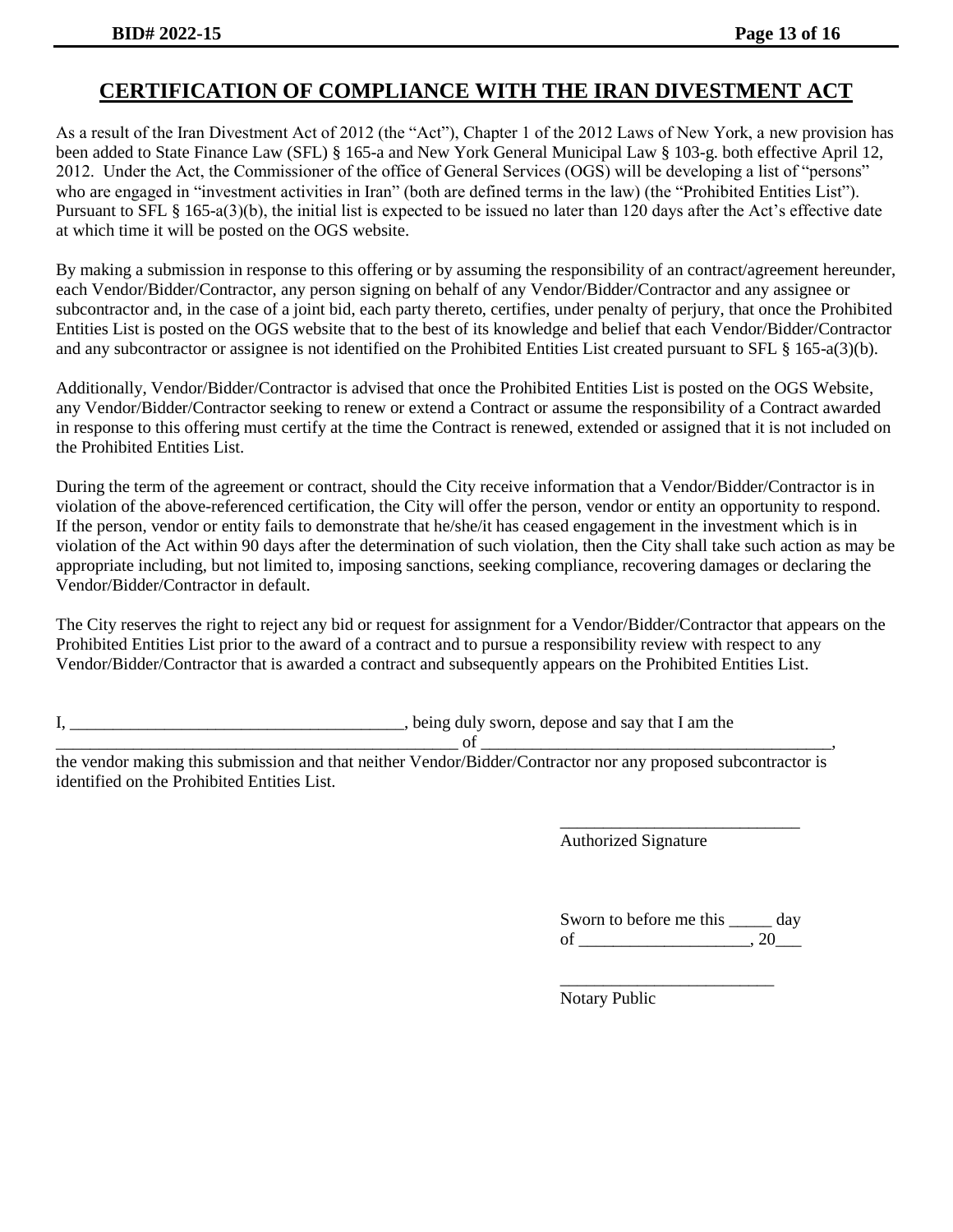# **NON-SUBMISSION CERTIFICATE**

#### **Instructions**

| <b>Instructions</b>                                                                                       |
|-----------------------------------------------------------------------------------------------------------|
| Place an $X$ on the appropriate line(s) below.<br>1.                                                      |
| Complete and return ONLY this page of the package.<br>2.                                                  |
| Make sure to place your submission number on your envelope and return it to the Purchasing Division<br>3. |
| NOTE: It is required that you indicate your reason for not making a submission.                           |
|                                                                                                           |
| _____ We are not making a submission.                                                                     |
|                                                                                                           |
| We request that you remove our name from the mailing list for this offering only.                         |
| We request that you remove our name from the mailing list for all future offerings made by the City.      |
|                                                                                                           |
|                                                                                                           |
|                                                                                                           |
|                                                                                                           |
|                                                                                                           |
|                                                                                                           |
| <b>REASON FOR NOT MAKING A SUBMISSION:</b>                                                                |
|                                                                                                           |
|                                                                                                           |

\_\_\_\_\_\_\_\_\_\_\_\_\_\_\_\_\_\_\_\_\_\_\_\_\_\_\_\_\_\_\_\_\_\_\_\_\_\_\_\_\_\_\_\_\_\_\_\_\_\_\_\_\_\_\_\_\_\_\_\_\_\_\_\_\_\_\_

\_\_\_\_\_\_\_\_\_\_\_\_\_\_\_\_\_\_\_\_\_\_\_\_\_\_\_\_\_\_\_\_\_\_\_\_\_\_\_\_\_\_\_\_\_\_\_\_\_\_\_\_\_\_\_\_\_\_\_\_\_\_\_\_\_\_\_

\_\_\_\_\_\_\_\_\_\_\_\_\_\_\_\_\_\_\_\_\_\_\_\_\_\_\_\_\_\_\_\_\_\_\_\_\_\_\_\_\_\_\_\_\_\_\_\_\_\_\_\_\_\_\_\_\_\_\_\_\_\_\_\_\_\_\_

SIGNATURE: \_\_\_\_\_\_\_\_\_\_\_\_\_\_\_\_\_\_\_\_\_\_\_\_\_\_\_\_\_\_\_\_\_\_\_\_\_\_\_\_\_\_\_\_\_\_\_\_\_\_\_\_\_\_\_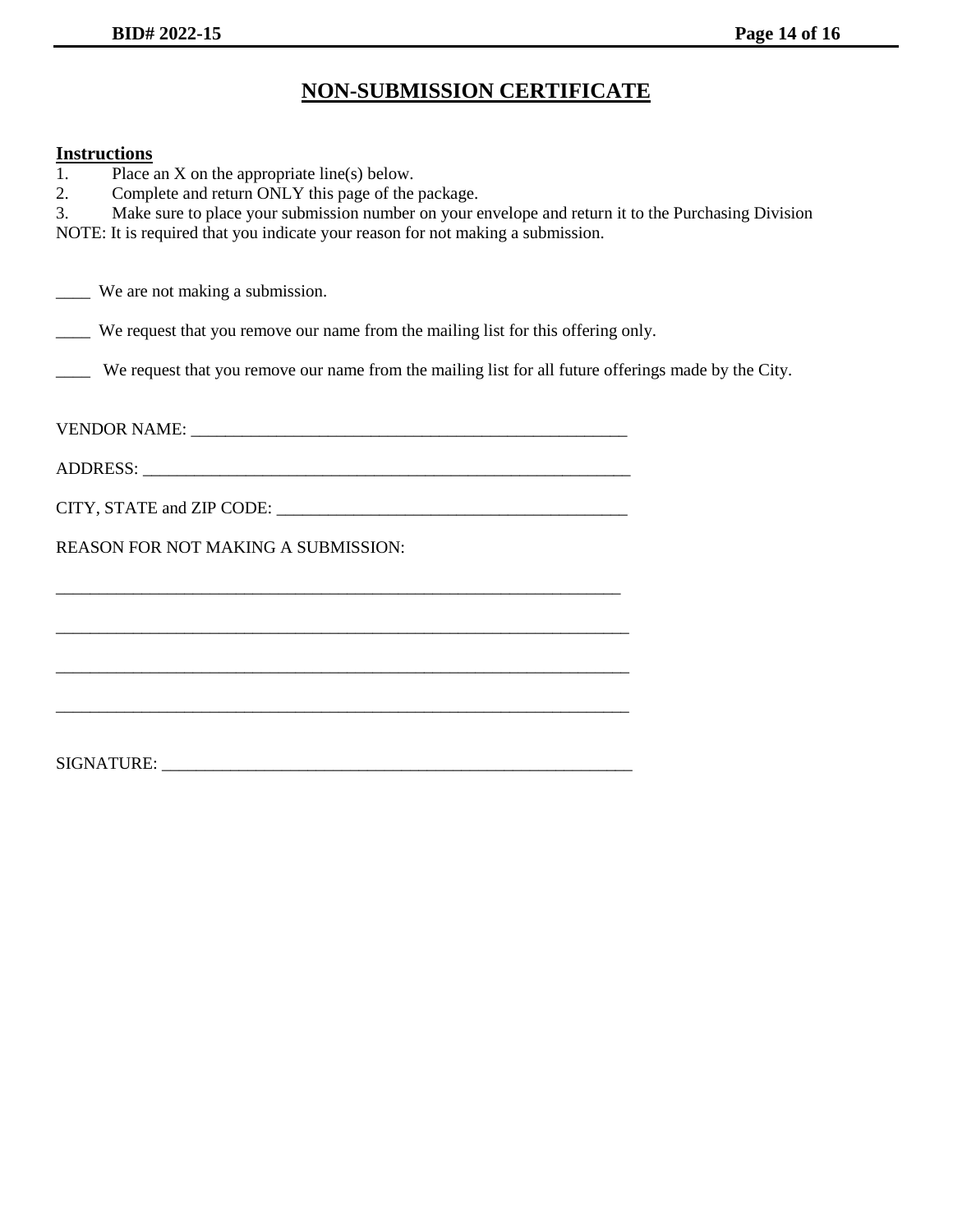#### **INSTRUCTIONS FOR CITY OF NIAGARA FALLS STANDARD INSURANCE CERTIFICATE**

Standard Insurance Requirements apply to the following classifications:

Construction and Maintenance Purchase of, or lease of merchandise or equipment Professional Services Property Leased to others or Use of Facilities or grounds Concessionaire Services Livery Services All Purpose Public Entity Contracts

The Provider of any of the above classifications shall obtain, at his own costs and expense, the following insurance coverage with insurance companies licensed in the State of New York with a Best Rating of at least B+ and shall provide a Certificate of Insurance as evidence of such coverage to the City of Niagara Falls before commencement of work and/or lease or delivery of merchandise or equipment.

Certificate should be delivered to the City of Niagara Falls, New York, 745 Main Street, Rom 242, P.O. Box 69, Niagara Falls, New York 14302-0069 and should reference the contract, bid, quote, RFP or operation being performed.

Prior to non-renewal, cancellation of insurance policies, or material change, at least 30 days advance written notice shall be given to the Certificate Holder.

All Certificates of Insurance shall be approved by the Risk Management Department prior to the inception of any work.

Minimum coverage with limits and provisions are as follows:

#### A. **Comprehensive General Liability**

With a minimum combined single limit of liability for Bodily Injury and Property Damage of \$1,500,000.00 per occurrence and \$3,000,000.00 annual aggregate. The coverage shall include:

- \* Premises and Operations
- \* Products and Completed Operations
- \* No exclusion for X C U coverage (explosion, collapse and underground)
- \* Independent Contractors
- \* Broad Form Property Damage
- Contractual Liability
- \* Fire Legal Liability (Covered by a standalone limit of \$1,000,000)
- \* Personal Injury Liability (Cov. A, B and C)
- \* Liquor Liability (if alcoholic beverages are to be dispensed under NYS License.)
- \* If the work to be performed is undertaken pursuant to a home improvement contract and a City right-of-way permit is required only by reason of the installation, repair or replacement of a driveway, apron, or sidewalk within the City right-of-way, then the limits of liability for comprehensive general liability set forth in this section shall be \$1,000,000 per occurrence and \$2,000,000 annual aggregate.

The City of Niagara Falls shall be named as an Additional Insured on the General Liability Policy with the following provisions:

- 1. The insurance company or companies issuing the policies shall have no recourse against the City of Niagara Falls for payment of any premiums or for assessments under any form of policy.
- 2. The insurance shall apply separately to each insured (except with respect to the limit of liability).